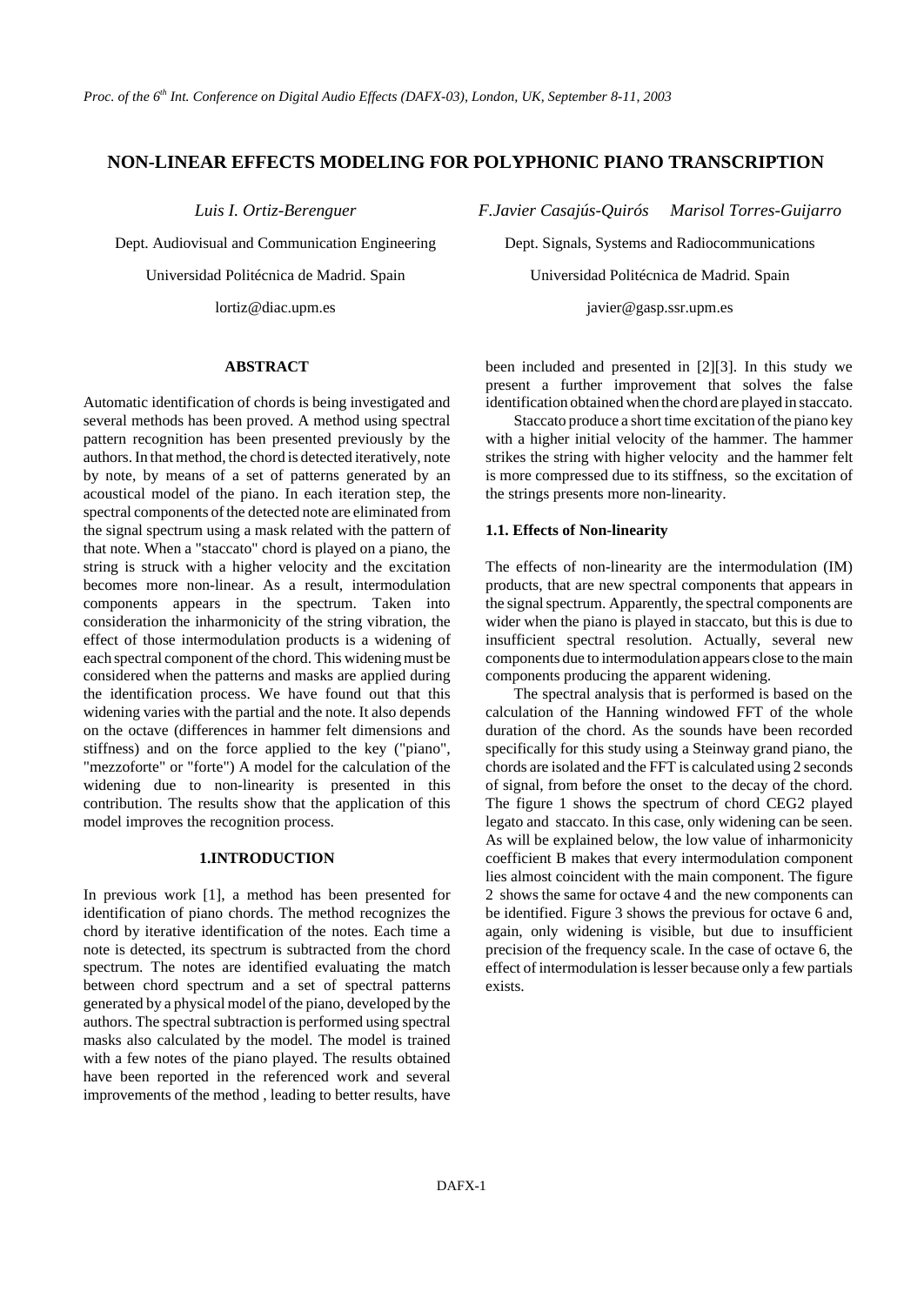

Figure 1. *Octave 2 chord spectra.*



Figure 2. *Octave 4 chord spectra.*



Figure 3. *Octave 6 chord spectra.*

As well as explaining the widening of the spectral components, the non- linear products also explains some of the under-fundamental components that appears in some chords. If the signal has a lot of partials, those IM components spreads very much in frequency, specially if the notes have larger values of inharmonicity.

## **1.2 Effect on Identification**

If we do not take into consideration this widening, the spectral masks applied during spectral subtraction step of the identification algorithm, leave a lot of residual components that tend to confuse the next identification step.



Figure 4. *Two steps of the iterative identification algorithm. Can be seen that the mask of the detected note A#1 does not subtract correctly its spectrum.*

## **2. MODELING NON-LINEARITY EFFECTS**

Non-linearity of piano vibration have been studied widely and some references are [4][5][6]. The aim of this study is not to develop a complete non-linear model of the piano, but to obtain parameters to predict the widening of the spectral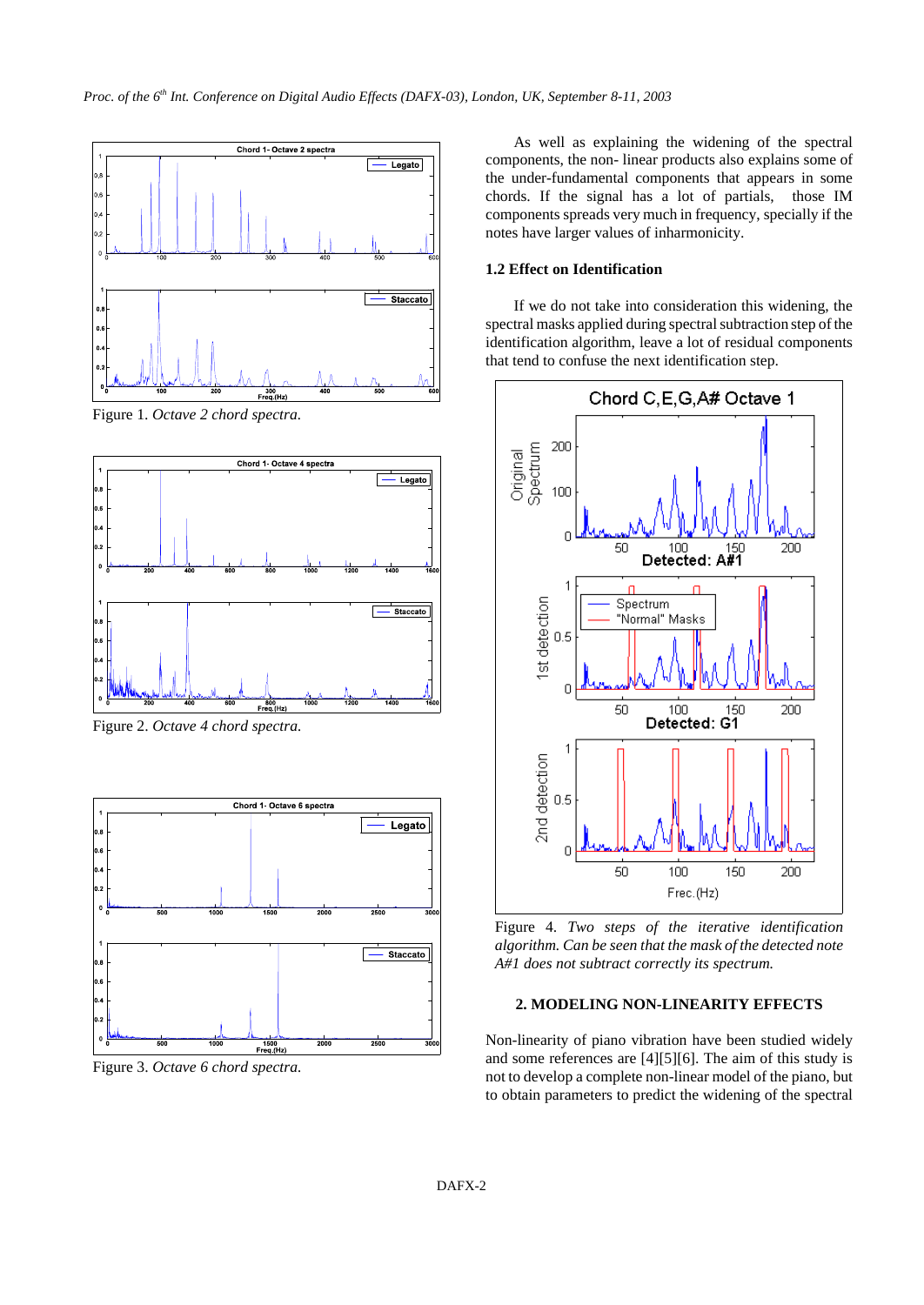components due to non-linearity, in order to modify the patterns and masks used in the recognition process.

The firs step is to evaluate the frequency of the intermodulation products. The second is to verify that they appear in the staccato spectra. The third is to decide how many products are present and which is the order of the nonlinear response. The forth is to calculate the effect of the predicted non-linearity products as a widening factor to be applied to the generated pattern and masks pulses.

This modeling has been carried out for all the octaves of the piano. Almost every octave have differences in the hammer felt, so the degree of non-linearity changes between octaves. It has been developed for a "forte" staccato playing. The effect of different forces striking the key (i.e. "mezzoforte", "forte", "fortisimo") is discussed at the end.

#### **2.1. Predicted frequencies of Non-linearity products**

From the non-linearity theory we know that for every two sinusoidal components with frequencies  $f_1$  and  $f_2$ , appears a set of intermodulation products with frequencies  $\pm nf_1 \pm mf_2$ , for every values of n and m. The value "n+m" is named the order of the product. The higher the order, the lower the level of the product, which also depends on the levels of the intermodulated components. The highest order is the order of the non-lineal polynomial that models the response. If m or n are equal to 0, then the equation gives the harmonics of  $f_1$  or  $f_2$ .

For real sounds, not only a couple of frequencies are present, but several components called partials. Every pair of partials produces a set of non-linear products that must be calculated

When  $f_1$  and  $f_2$  are harmonic, several products are coincident in frequency with  $f_1$  or  $f_2$ .

$$
f_2 = kf_1 \implies |\pm nf_1 \pm mf_2| = |\pm nf_1 \pm mkf_1| = |\pm n \pm mk|f_1
$$
 (1)

But piano strings produces inharmonic vibrations, so each partial is slightly above the harmonic. The equation of the partials frequency is:

$$
f_p = pf_1 \frac{\sqrt{1 + p^2 B}}{\sqrt{1 + B}} \quad (2)
$$

where  $f_1$  is the fundamental frequency of the note, p is the partial order and B is the inharmonicity coefficient of the note.

The next table shows the equations of some non-linear products that lies close to the fundamental, when inharmonicity is present.

| 2nd | Order $f_2 - f_1 = f_1 \left  \frac{2\sqrt{1+4B}}{\sqrt{1+B}} - 1 \right  > f_1$ (3)   |
|-----|----------------------------------------------------------------------------------------|
|     | $f_3 - f_2 = f_1 \frac{3\sqrt{1+9B} - 2\sqrt{1+4B}}{\sqrt{1+ B}} > f_1$ (4)            |
| 3rd | Order $f_3 - 2f_1 = f_1 \left  \frac{3\sqrt{1+9B}}{\sqrt{1+B}} - 2 \right $ (5)        |
|     | $2f_2 - f_3 = f_1 \frac{4\sqrt{1+4B} - 3\sqrt{1+9B}}{\sqrt{1+B}}$ < f <sub>1</sub> (6) |

It can be seen that some of them are always below and others are always above  $f_1$ . This produces the widening of the spectral components. This must be taken into consideration for the design of the masks and patterns. The widening depends on the value of inharmonicity coefficient B. As the previously developed physical model approximates the coefficient B for every 88 notes, the widening for all the notes can also be evaluated.

Any pair of partials i,j with frequencies  $f_i$ ,  $f_j$ , produce intermodulation products near other partial k with frequency  $f_k$ , if  $\vert \pm ni \pm mj \vert = k$ . We have developed an algorithm ("IM predictor") to calculate all the IM products due to several partials, taking into account a maximum IM order.

The figure 4 shows the spectra of the chord CEG4 (zoomed on the fundamental of note C4) played in legato and staccato, and the spectrum of the C4 pattern with calculated non-linear products (the levels are not in scale). Each intermodulation (IM) component is displayed as an independent pulse and has been calculated considering only 3 partials of the pattern. It can be seen that the differences between legato and staccato correspond mainly to this IM products.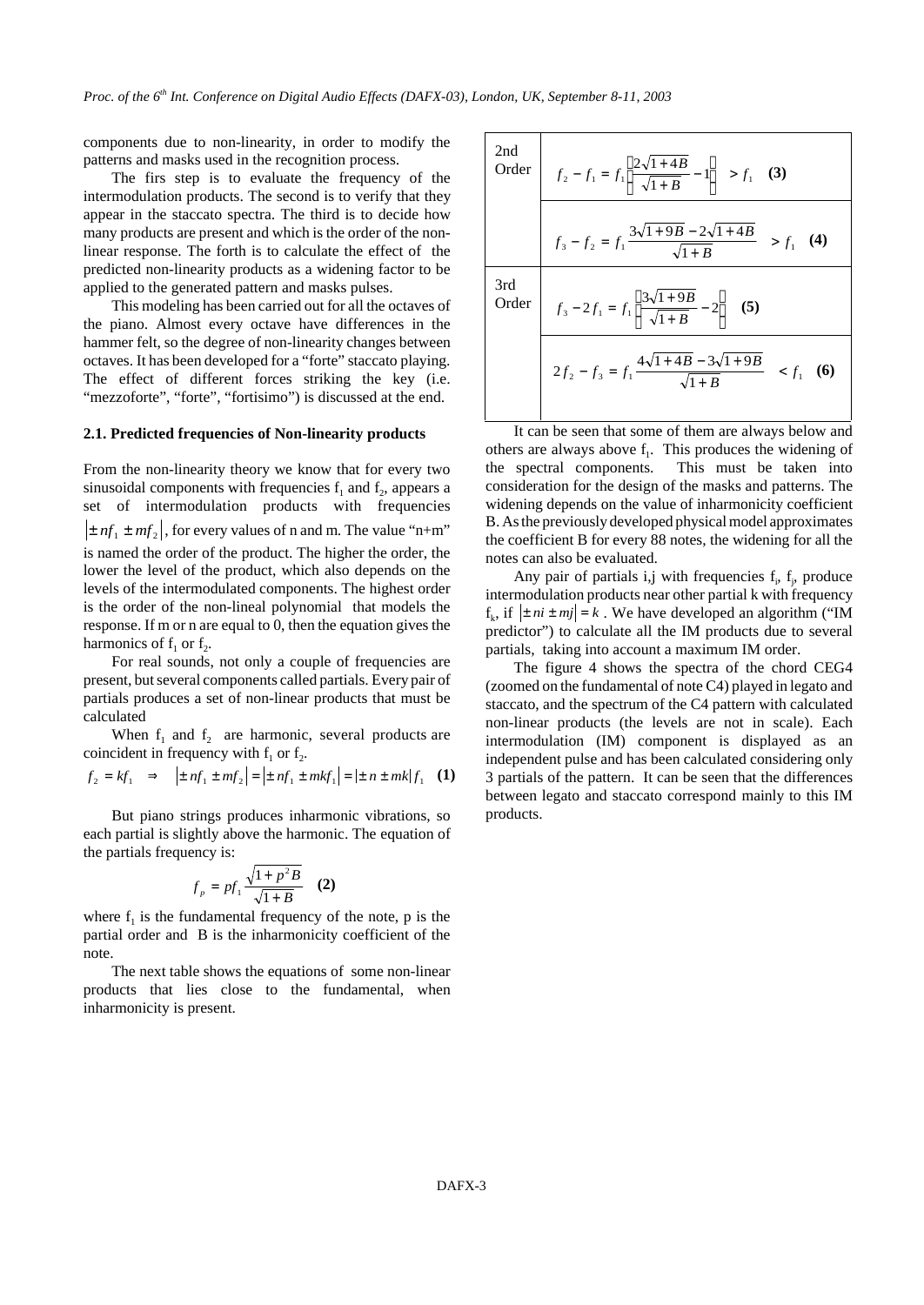

Figure 5. *Octave 4 chord spectra and predicted IM products of several orders. Can be seen the coincidence of some of these IM with components ofstaccato spectrum, that neither exist in the legato spectrum nor in the original pattern.*

#### **2.2. Parameters and Equations for the Model**

Using the recordings of one Steinway grand piano, the patterns of that piano and the "IM predictor" algorithm, we have tried to fit the "staccato" spectrum calculating the IM products of the patterns. Actually we have only fitted some partials, not the whole spectrum, and only a certain number of partials of the pattern have been used in the calculation. In the first step only the width of the partial has been fitted. The parameters related with this step are the following:

| Octave | Non-lineal<br>order | Used<br>Partials | Fitted<br>Partials |
|--------|---------------------|------------------|--------------------|
| 1      | Order 3             | 10               | 4                  |
| 2      | Order 3             | 6                | 5                  |
| 3      | Order 4             | 6                | 3                  |
| 4      | Order 5             | 4                | 3                  |
| 5      | Order 5             | 3                | 3                  |
| 6      | Order 3             | 3                | $\mathfrak{D}$     |
|        | Order <sub>3</sub>  | 3                | 2                  |

Using the previous parameters, in a second step, we have tried to fit not only the width but the shape of the spectrum of each partial, designing an approximated set of non-linear equations. This equations can be used further so that the widened patterns and masks can be calculated from the original ones.

# **3. RESULTS**

| Octave 1 | $0.02 x^3 + x$                                                                           |
|----------|------------------------------------------------------------------------------------------|
| Octave 2 | $0.01 x^3 + x$                                                                           |
| Octave 3 | $0.03 x^4 + 0.005 x^3 + 0.02 x^2 + x$                                                    |
| Octave 4 | $0.0005 x^5 + 0.07 x^3 + 0.9 x^2 + x$                                                    |
| Octave 5 | $0.001 \text{ x}^5 + 0.01 \text{ x}^4 + 0.04 \text{ x}^3 + 0.05 \text{ x}^2 + \text{ x}$ |
| Octave 6 | $0.02 x^3 + 0.05 x^2 + x$                                                                |
| Octave 7 | $0.02 x^3 + 0.05 x^2 + x$                                                                |
|          | .                                                                                        |

The recognition of 4 piano chords played in staccato for every octaves(1 to 7) has been carried out with the following results, that are better than without non-linear effects modeling .

| oct            |                | Chord: C,E,G,A#  |                |                |                |                | Chord:C,D#,F#,A |                |
|----------------|----------------|------------------|----------------|----------------|----------------|----------------|-----------------|----------------|
| 1              | A#1            | G1               | C1             | ${\bf A0}$     | A <sub>1</sub> | F#1            | D#1             | C <sub>1</sub> |
| $\overline{2}$ | A#2            | E2               | C <sub>2</sub> | C#1            | A <sub>2</sub> | D#2            | C1              | F#2            |
| 3              | C <sub>3</sub> | A#3              | E <sub>3</sub> | D <sub>3</sub> | C <sub>3</sub> | D#3            | F#3             | A <sub>3</sub> |
| 4              | A#4            | C <sub>4</sub>   | E <sub>4</sub> | C <sub>3</sub> | A <sub>4</sub> | D#4            | C <sub>4</sub>  | F#4            |
| 5              | C <sub>5</sub> | G <sub>5</sub>   | E <sub>5</sub> | A#5            | A <sub>5</sub> | F#5            | C <sub>5</sub>  | D#5            |
| 6              | E <sub>6</sub> | A#6              | C <sub>6</sub> | G6             | F#6            | C <sub>6</sub> | A6              | D#6            |
| 7              | E7             | A#7              | C7             | E7             | D#7            | F#7            | C7              | A7             |
| Oct            |                | Chord: C,D#,G,A# |                |                |                |                | Chord:C,E,G,B   |                |
| 1              | D#2            | A#1              | G1             | C <sub>1</sub> | B <sub>1</sub> | C <sub>1</sub> | A#0             | A <sub>0</sub> |
| 2              | G1             | D#2              | C1             | A#2            | C <sub>2</sub> | E1             | C#1             | ${\bf A0}$     |
| 3              | C <sub>3</sub> | D#3              | G <sub>3</sub> | A#3            | C <sub>3</sub> | G <sub>3</sub> | E <sub>3</sub>  | B <sub>3</sub> |
| $\overline{4}$ | A#4            | C <sub>4</sub>   | D#4            | C <sub>3</sub> | B <sub>4</sub> | C <sub>4</sub> | G4              | E4             |
| 5              | C <sub>5</sub> | D#5              | G <sub>5</sub> | A#5            | C <sub>5</sub> | E <sub>5</sub> | G <sub>5</sub>  | B <sub>5</sub> |
| 6              | A#6            | G6               | C <sub>6</sub> | D#6            | E <sub>6</sub> | <b>B6</b>      | G6              | C <sub>6</sub> |
| 7              | D#7            | G7               | A#7            | C7             | E7             | G7             | C7              | E7             |

The mistakes appears in bold type. The notes of each chord are displayed in the same order they have been identified, so a mistake in 4<sup>th</sup> note is due to wrong masking of previous notes instead of wrong pattern detection. Mistakes in  $1<sup>st</sup>$  and  $2<sup>nd</sup>$  note only occurs in octaves 1 and 2 and are due to insufficient validation criteria of the apparently detected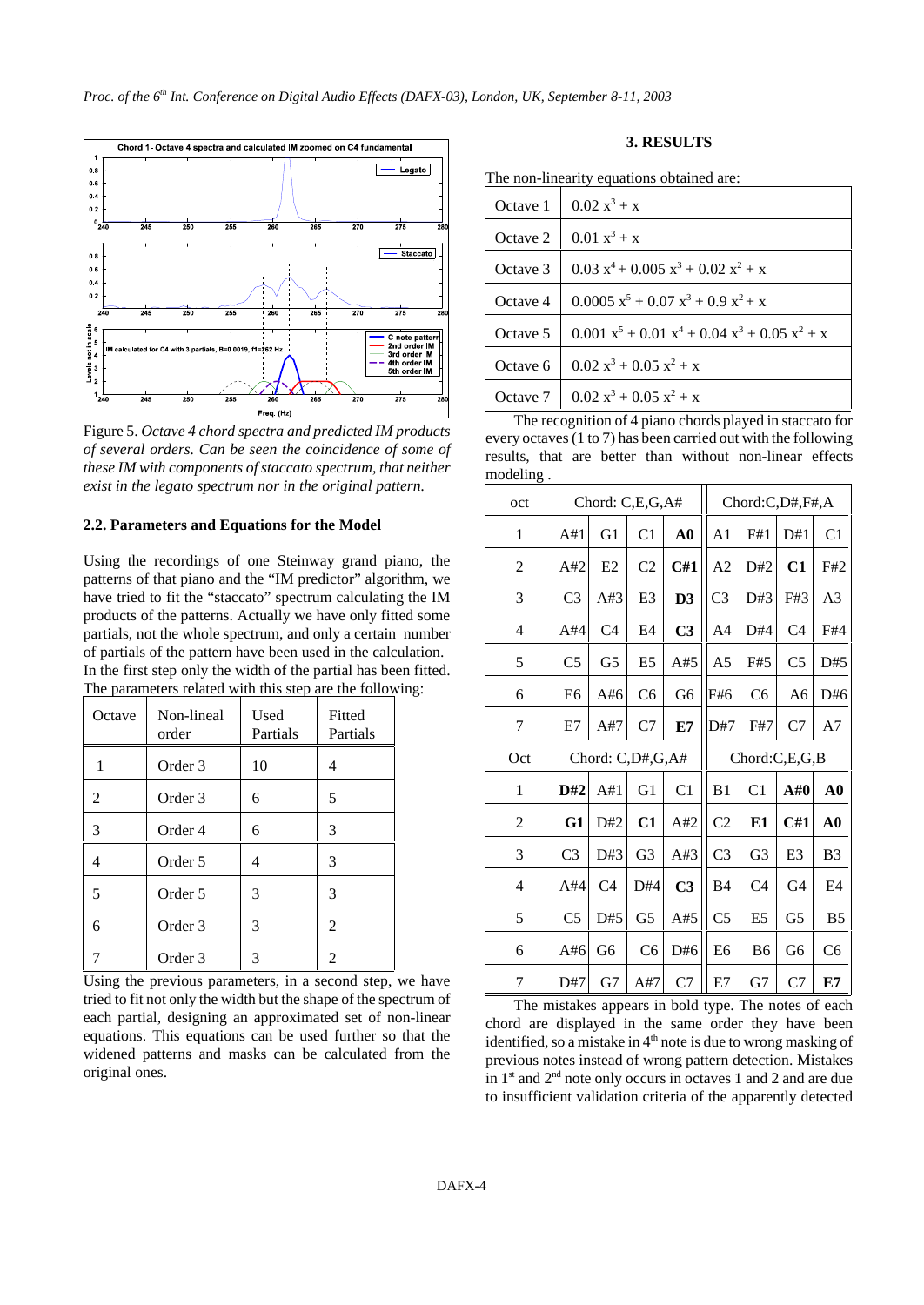note.

| oct            | Chord: C,E,G,A#                                           | Chord:C,D#,F#,A                                                      |
|----------------|-----------------------------------------------------------|----------------------------------------------------------------------|
| 1              | A#1 G1<br>E1<br>C <sub>1</sub>                            | C <sub>1</sub><br>F#1 A1<br>D#1                                      |
| $\overline{2}$ | $A#2$ E <sub>2</sub><br>C <sub>2</sub><br>C#1             | D#2 D1 C1<br><b>B</b> <sub>0</sub>                                   |
| 3              | C <sub>3</sub><br>C <sub>3</sub><br>A#3 E3                | C <sub>3</sub><br>D#3 F#3<br>A <sub>3</sub>                          |
| 4              | C <sub>3</sub><br>$A#4$ $C4$<br>E4                        | A <sub>4</sub><br>D#4 C4<br>F#4                                      |
| 5              | C <sub>5</sub><br>G <sub>5</sub><br>E <sub>5</sub><br>A#5 | C <sub>5</sub><br>A5<br>F#5<br>D#5                                   |
| 6              | A# $6\,$ C6<br>E6<br>E6                                   | C <sub>6</sub><br>F#6<br>A6<br>D#6                                   |
| 7              | E7<br>A#7 C7<br>E7                                        | D#7 F#7<br>C7 A7                                                     |
|                |                                                           |                                                                      |
| Oct            | Chord: C,D#,G,A#                                          | Chord:C,E,G,B                                                        |
| 1              | C <sub>1</sub><br>A#1<br>G1<br>D#2                        | C <sub>1</sub><br>B1<br>G1<br>$\bf{A0}$                              |
| 2              | A#1 G1<br>C1<br>D#2                                       | C <sub>2</sub><br>C#1<br>E1<br>$\bf{A0}$                             |
| 3              | C <sub>3</sub><br>G <sub>3</sub><br>D#3 A#3               | C <sub>3</sub><br>G <sub>3</sub><br>E <sub>3</sub><br>B <sub>3</sub> |
| 4              | C <sub>3</sub><br>D#4<br>C <sub>4</sub><br>A#4            | C <sub>4</sub><br>B <sub>4</sub><br>G <sub>4</sub><br>E4             |
| 5              | C <sub>5</sub><br>D#5<br>G5<br>A#5                        | C <sub>5</sub><br>E <sub>5</sub><br>G <sub>5</sub><br><b>B5</b>      |
| 6              | C <sub>6</sub><br>A# $6$<br>G6<br>D#6                     | E <sub>6</sub><br>B6<br>G6<br>C <sub>6</sub>                         |

In order to compare, the following table shows the results obtained without non-linear modeling.

It can be seen that the improvements are only slight.

## **3.1. Discussion**

Widening the masks using non linearity modeling, improve the recognition but not enough. The non-linearity modeling is a good approach to improve recognition, but needs to be improved taking into account some more parameters. The previous non linear equations have been derived using only one note (of every octave) played with only one force. The results seem to show that if the chord is played with lower or higher force, the modified mask may not fit.

Other important question is: Will different pianos have different non linearity equations?. Different pianos, from different manufacturers, must be analyzed to determine this issue. If true, the non linearity model will need to be trained.

#### **3.2. Modeling for several forces and different pianos**

Besides the Steinway piano, two Schimmel and one Kawai concert pianos has been recorded. We have recorded the note A of every octave using four different forces. The figure 5

shows the results for octave 4 that is very representative of what happens in the other octaves.



Figure 6. *Fundamental of note A4. Force increases from force1 to force4. Piano Schimmel 256.*





Figure 7. *Fundamental of note A4. Piano Schimmel 116s.*